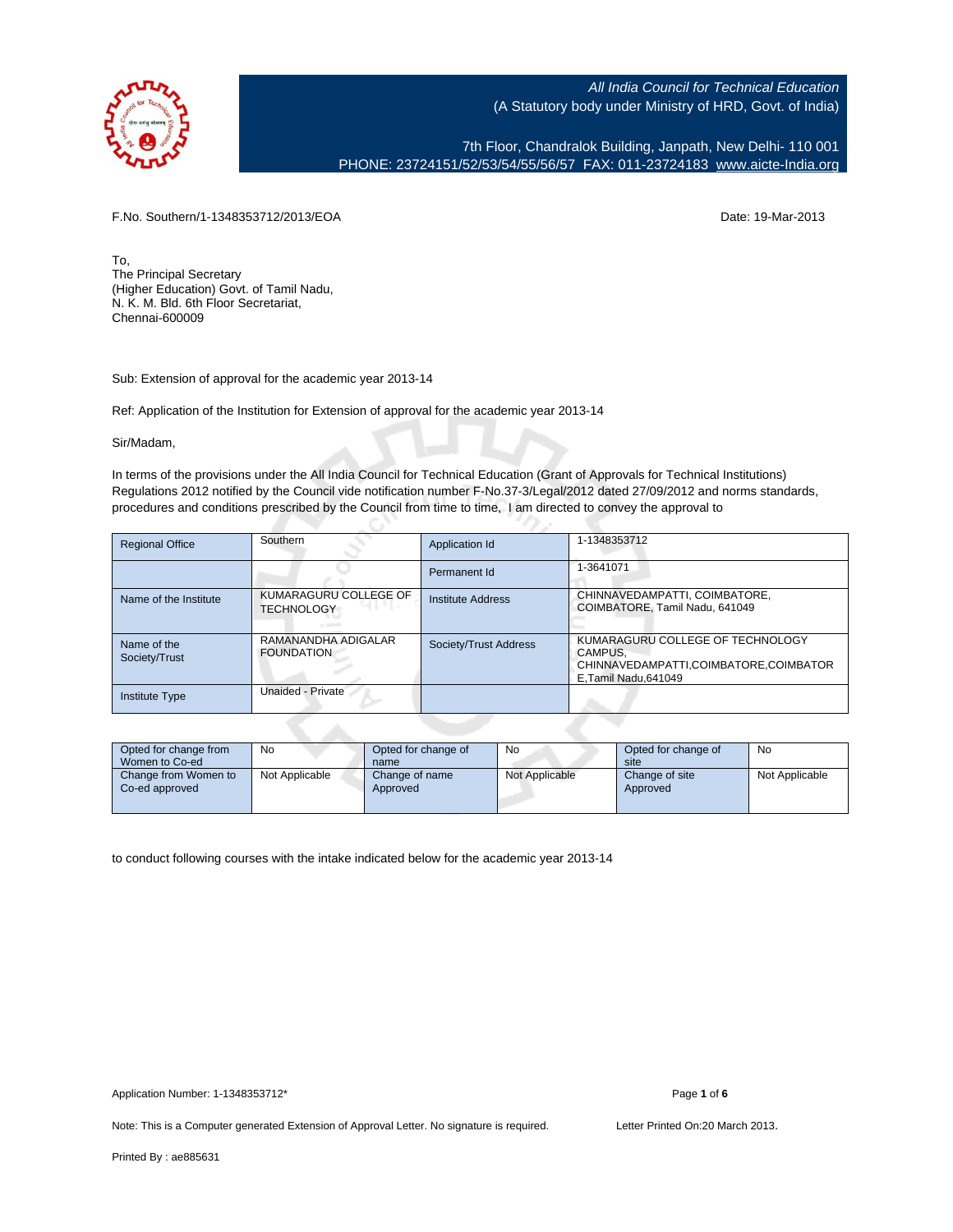

7th Floor, Chandralok Building, Janpath, New Delhi- 110 001 PHONE: 23724151/52/53/54/55/56/57 FAX: 011-23724183 [www.aicte-India.org](http://www.aicte-India.org)

| Application Id: 1-1348353712<br>Program               | Shift     | Level                                       | Course                                                                  | Full/Part Time                     | <b>Affiliating Body</b>     | Intake 2012-13 | Intake Approved for<br>13-14 |                                     |             | Foreign Collaboration |
|-------------------------------------------------------|-----------|---------------------------------------------|-------------------------------------------------------------------------|------------------------------------|-----------------------------|----------------|------------------------------|-------------------------------------|-------------|-----------------------|
|                                                       |           |                                             |                                                                         |                                    |                             |                |                              | $\overline{\underline{\mathbf{g}}}$ | $rac{O}{P}$ |                       |
| <b>ENGINEERING</b><br><b>AND</b><br><b>TECHNOLOGY</b> | 1st Shift | <b>POST</b><br><b>GRADUATE</b>              | APPAREL<br><b>TECHNOLOGY</b>                                            | <b>FULL</b><br><b>TIME</b>         | Anna University,<br>Chennai | 18             | 18                           | No                                  | No          | No                    |
| <b>ENGINEERING</b><br>AND<br><b>TECHNOLOGY</b>        | 1st Shift | <b>POST</b><br><b>GRADUATE</b>              | <b>APPLIED</b><br><b>ELECTRONICS</b>                                    | <b>FULL</b><br><b>TIME</b><br>n er | Anna University,<br>Chennai | 18             | 18                           | No                                  | <b>No</b>   | No                    |
| <b>ENGINEERING</b><br>AND<br><b>TECHNOLOGY</b>        | 1st Shift | <b>POST</b><br><b>GRADUATE</b>              | <b>BIOTECHNOLO</b><br>GY                                                | <b>FULL</b><br><b>TIME</b>         | Anna University,<br>Chennai | 18             | 18                           | No                                  | No          | No                    |
| <b>ENGINEERING</b><br>AND<br><b>TECHNOLOGY</b>        | 1st Shift | <b>POST</b><br><b>GRADUATE</b><br><b>CO</b> | COMMUNICATI<br>ON SYSTEMS                                               | <b>FULL</b><br><b>TIME</b>         | Anna University,<br>Chennai | 25             | 25                           | No                                  | No          | No                    |
| <b>ENGINEERING</b><br><b>AND</b><br><b>TECHNOLOGY</b> | 1st Shift | <b>POST</b><br><b>GRADUATE</b>              | <b>COMPUTER</b><br>AIDED DESIGN<br><b>AND</b><br><b>MANUFACTUR</b><br>Е | <b>FULL</b><br><b>TIME</b>         | Anna University,<br>Chennai | 18             | 18                           | No                                  | No          | No                    |
| <b>ENGINEERING</b><br>AND<br><b>TECHNOLOGY</b>        | 1st Shift | <b>POST</b><br><b>GRADUATE</b>              | <b>COMPUTER</b><br><b>SCIENCE AND</b><br><b>ENGINEERING</b>             | <b>FULL</b><br><b>TIME</b>         | Anna University,<br>Chennai | 25             | 25                           | No                                  | No          | No                    |
| <b>ENGINEERING</b><br>AND<br><b>TECHNOLOGY</b>        | 1st Shift | POST<br><b>GRADUATE</b>                     | <b>EMBEDDED</b><br><b>SYSTEMS</b>                                       | <b>FULL</b><br><b>TIME</b>         | Anna University,<br>Chennai | 18             | 18                           | No                                  | No          | No                    |
| <b>ENGINEERING</b><br>AND<br><b>TECHNOLOGY</b>        | 1st Shift | <b>POST</b><br><b>GRADUATE</b>              | <b>ENERGY</b><br><b>ENGINEERING</b>                                     | <b>FULL</b><br><b>TIME</b>         | Anna University,<br>Chennai | 18             | 18                           | No                                  | No          | No                    |
| <b>ENGINEERING</b><br>AND<br><b>TECHNOLOGY</b>        | 1st Shift | POST<br><b>GRADUATE</b>                     | <b>INDUSTRIAL</b><br><b>ENGINEERING</b>                                 | <b>FULL</b><br><b>TIME</b>         | Anna University,<br>Chennai | 25             | 25                           | No                                  | <b>No</b>   | No                    |

Application Number: 1-1348353712\* Page **2** of **6**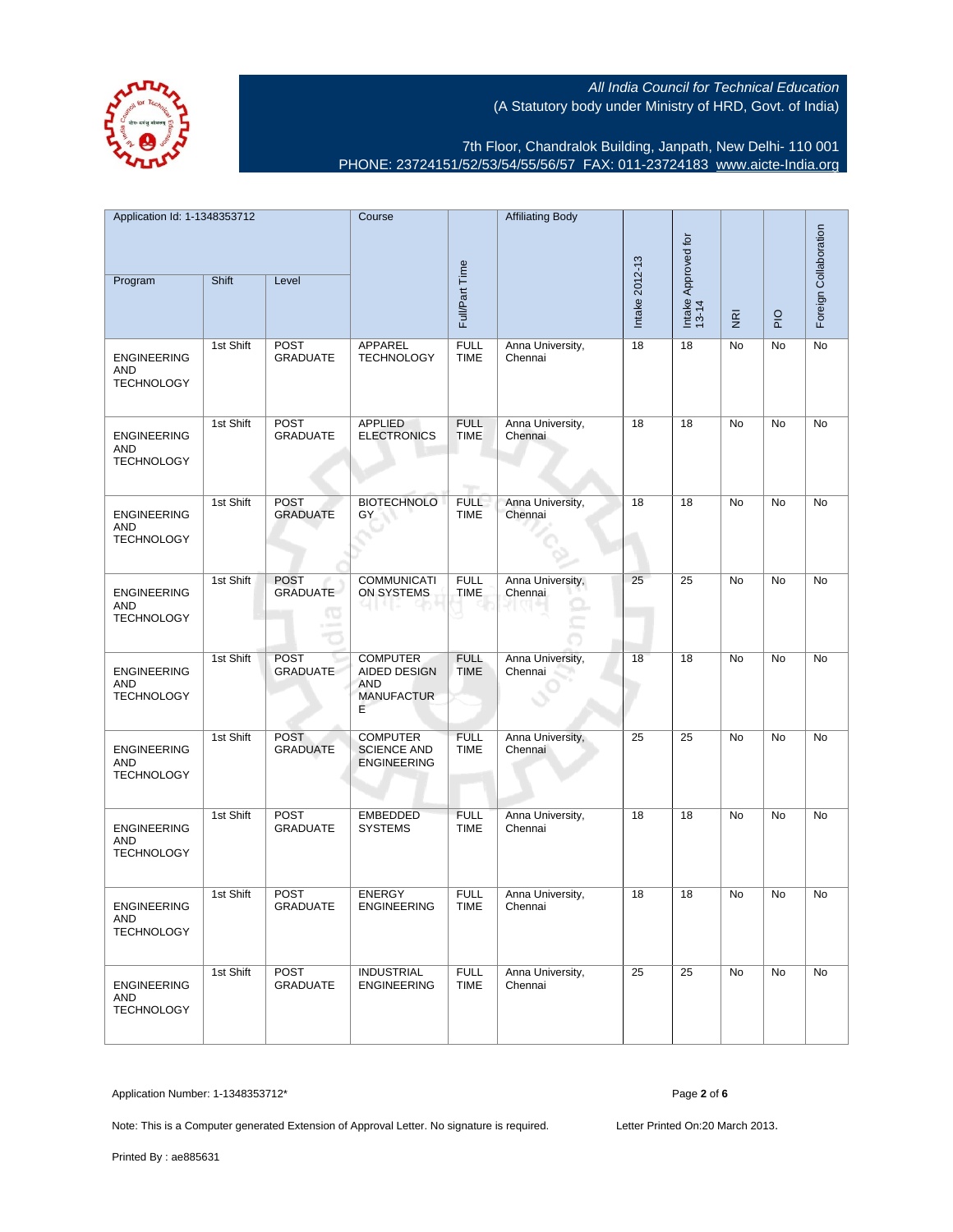(A Statutory body under Ministry of HRD, Govt. of India)



7th Floor, Chandralok Building, Janpath, New Delhi- 110 001 PHONE: 23724151/52/53/54/55/56/57 FAX: 011-23724183 [www.aicte-India.org](http://www.aicte-India.org)

All India Council for Technical Education

| Application Id: 1-1348353712<br>Program        | Shift     | Level                                       | Course                                                                     | Full/Part Time                             | <b>Affiliating Body</b>     | Intake 2012-13 | Intake Approved for<br>13-14 | $\overline{\underline{\mathbf{g}}}$ | $\frac{1}{2}$ | Foreign Collaboration |
|------------------------------------------------|-----------|---------------------------------------------|----------------------------------------------------------------------------|--------------------------------------------|-----------------------------|----------------|------------------------------|-------------------------------------|---------------|-----------------------|
| <b>ENGINEERING</b><br>AND<br><b>TECHNOLOGY</b> | 1st Shift | <b>POST</b><br><b>GRADUATE</b>              | <b>INFORMATION</b><br>AND<br><b>COMMUNICATI</b><br>ON<br><b>TECHNOLOGY</b> | <b>FULL</b><br><b>TIME</b>                 | Anna University,<br>Chennai | 0              | 18                           | No                                  | No            | No                    |
| <b>ENGINEERING</b><br>AND<br><b>TECHNOLOGY</b> | 1st Shift | POST<br><b>GRADUATE</b>                     | <b>POWER</b><br><b>ELECTRONICS</b><br><b>AND DRIVES</b>                    | <b>FULL</b><br><b>TIME</b><br><b>Tarry</b> | Anna University,<br>Chennai | 18             | 18                           | No                                  | No            | No                    |
| <b>ENGINEERING</b><br>AND<br><b>TECHNOLOGY</b> | 1st Shift | <b>POST</b><br><b>GRADUATE</b>              | <b>STRUCTURAL</b><br><b>ENGINEERING</b>                                    | <b>FULL</b><br><b>TIME</b>                 | Anna University,<br>Chennai | 18             | 18                           | No                                  | No            | No                    |
| <b>ENGINEERING</b><br>AND<br><b>TECHNOLOGY</b> | 1st Shift | <b>POST</b><br><b>GRADUATE</b><br><b>TO</b> | <b>TEXTILE</b><br><b>TECHNOLOGY</b>                                        | <b>FULL</b><br><b>TIME</b>                 | Anna University,<br>Chennai | 18             | 18                           | No                                  | No            | No                    |
| <b>ENGINEERING</b><br>AND<br><b>TECHNOLOGY</b> | 1st Shift | <b>UNDER</b><br><b>GRADUATE</b>             | <b>AERONAUTICA</b><br>L<br><b>ENGINEERING</b>                              | <b>FULL</b><br><b>TIME</b>                 | Anna University,<br>Chennai | 60             | 60                           | <b>No</b>                           | No            | No                    |
| <b>ENGINEERING</b><br>AND<br><b>TECHNOLOGY</b> | 1st Shift | <b>UNDER</b><br><b>GRADUATE</b>             | <b>AUTOMOBILE</b><br><b>ENGINEERING</b>                                    | <b>FULL</b><br><b>TIME</b>                 | Anna University,<br>Chennai | 60             | 60                           | No                                  | No            | No                    |
| <b>ENGINEERING</b><br>AND<br><b>TECHNOLOGY</b> | 1st Shift | <b>UNDER</b><br><b>GRADUATE</b>             | <b>BIOTECHNOLO</b><br>GY                                                   | <b>FULL</b><br><b>TIME</b>                 | Anna University,<br>Chennai | 60             | 60                           | No                                  | No            | No                    |
| <b>ENGINEERING</b><br>AND<br><b>TECHNOLOGY</b> | 1st Shift | <b>UNDER</b><br><b>GRADUATE</b>             | <b>CIVIL</b><br><b>ENGINEERING</b>                                         | <b>FULL</b><br><b>TIME</b>                 | Anna University,<br>Chennai | 60             | 120                          | No                                  | No            | No                    |
| <b>ENGINEERING</b><br>AND<br><b>TECHNOLOGY</b> | 1st Shift | <b>UNDER</b><br><b>GRADUATE</b>             | <b>COMPUTER</b><br><b>SCIENCE AND</b><br><b>ENGINEERING</b>                | <b>FULL</b><br><b>TIME</b>                 | Anna University,<br>Chennai | 120            | 120                          | No                                  | No            | No                    |

Application Number: 1-1348353712\* Page **3** of **6**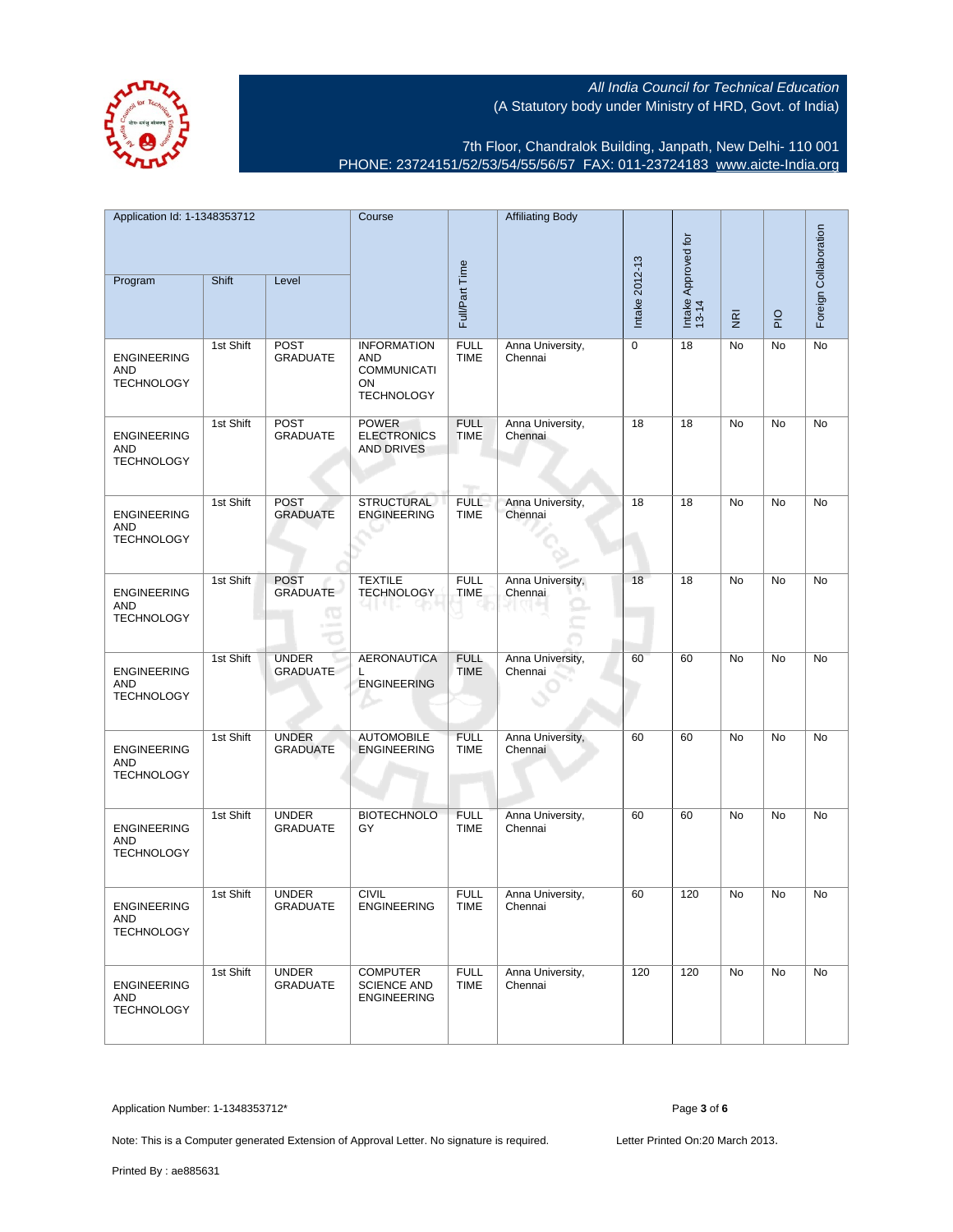7th Floor, Chandralok Building, Janpath, New Delhi- 110 001 PHONE: 23724151/52/53/54/55/56/57 FAX: 011-23724183 [www.aicte-India.org](http://www.aicte-India.org)

| Application Id: 1-1348353712<br>Program               | Shift     | Level                                | Course                                                                                     | Full/Part Time                            | <b>Affiliating Body</b>     | Intake 2012-13 | Intake Approved for<br>13-14 |                |             | Foreign Collaboration |
|-------------------------------------------------------|-----------|--------------------------------------|--------------------------------------------------------------------------------------------|-------------------------------------------|-----------------------------|----------------|------------------------------|----------------|-------------|-----------------------|
|                                                       |           |                                      |                                                                                            |                                           |                             |                |                              | $\overline{g}$ | $rac{O}{P}$ |                       |
| <b>ENGINEERING</b><br><b>AND</b><br><b>TECHNOLOGY</b> | 1st Shift | <b>UNDER</b><br><b>GRADUATE</b>      | <b>ELECTRICAL</b><br>AND<br><b>ELECTRONICS</b><br><b>ENGINEERING</b>                       | <b>FULL</b><br><b>TIME</b>                | Anna University,<br>Chennai | 60             | 120                          | No             | No          | No                    |
| <b>ENGINEERING</b><br>AND<br><b>TECHNOLOGY</b>        | 1st Shift | <b>UNDER</b><br><b>GRADUATE</b>      | <b>ELECTRONICS</b><br><b>AND</b><br><b>COMMUNICATI</b><br><b>ONS</b><br><b>ENGINEERING</b> | <b>FULL</b><br><b>TIME</b><br><b>Tips</b> | Anna University,<br>Chennai | 180            | 180                          | No             | No          | No                    |
| <b>ENGINEERING</b><br>AND<br><b>TECHNOLOGY</b>        | 1st Shift | <b>UNDER</b><br><b>GRADUATE</b>      | <b>ELECTRONICS</b><br>&<br><b>INSTRUMENTA</b><br><b>TION</b><br><b>ENGINEERING</b>         | <b>FULL</b><br><b>TIME</b>                | Anna University,<br>Chennai | 60             | 60                           | No             | No          | No                    |
| <b>ENGINEERING</b><br>AND<br><b>TECHNOLOGY</b>        | 1st Shift | <b>UNDER</b><br><b>GRADUATE</b><br>Œ | <b>FASHION</b><br><b>TECHNOLOGY</b>                                                        | <b>FULL</b><br><b>TIME</b>                | Anna University,<br>Chennai | 60             | 60                           | No             | No          | No                    |
| <b>ENGINEERING</b><br><b>AND</b><br><b>TECHNOLOGY</b> | 1st Shift | <b>UNDER</b><br><b>GRADUATE</b>      | <b>INFORMATION</b><br><b>TECHNOLOGY</b>                                                    | <b>FULL</b><br><b>TIME</b>                | Anna University,<br>Chennai | 60             | 60                           | No             | No          | No                    |
| <b>ENGINEERING</b><br>AND<br><b>TECHNOLOGY</b>        | 1st Shift | <b>UNDER</b><br><b>GRADUATE</b>      | <b>MECHANICAL</b><br><b>ENGINEERING</b>                                                    | <b>FULL</b><br><b>TIME</b>                | Anna University,<br>Chennai | 180            | 180                          | No             | No          | No                    |
| <b>ENGINEERING</b><br>AND<br><b>TECHNOLOGY</b>        | 1st Shift | <b>UNDER</b><br><b>GRADUATE</b>      | <b>MECHATRONIC</b><br>S                                                                    | <b>FULL</b><br><b>TIME</b>                | Anna University,<br>Chennai | 60             | 60                           | No             | No          | No                    |
| <b>ENGINEERING</b><br><b>AND</b><br><b>TECHNOLOGY</b> | 1st Shift | <b>UNDER</b><br><b>GRADUATE</b>      | <b>TEXTILE</b><br><b>TECHNOLOGY</b>                                                        | <b>FULL</b><br><b>TIME</b>                | Anna University,<br>Chennai | 60             | 60                           | No             | <b>No</b>   | No                    |
| MANAGEMENT                                            | 1st Shift | POST<br><b>GRADUATE</b>              | <b>MASTERS IN</b><br><b>BUSINESS</b><br><b>ADMINISTRATI</b><br>ON                          | <b>FULL</b><br><b>TIME</b>                | Anna University,<br>Chennai | 180            | 180                          | No             | No          | No                    |

Application Number: 1-1348353712\* Page **4** of **6**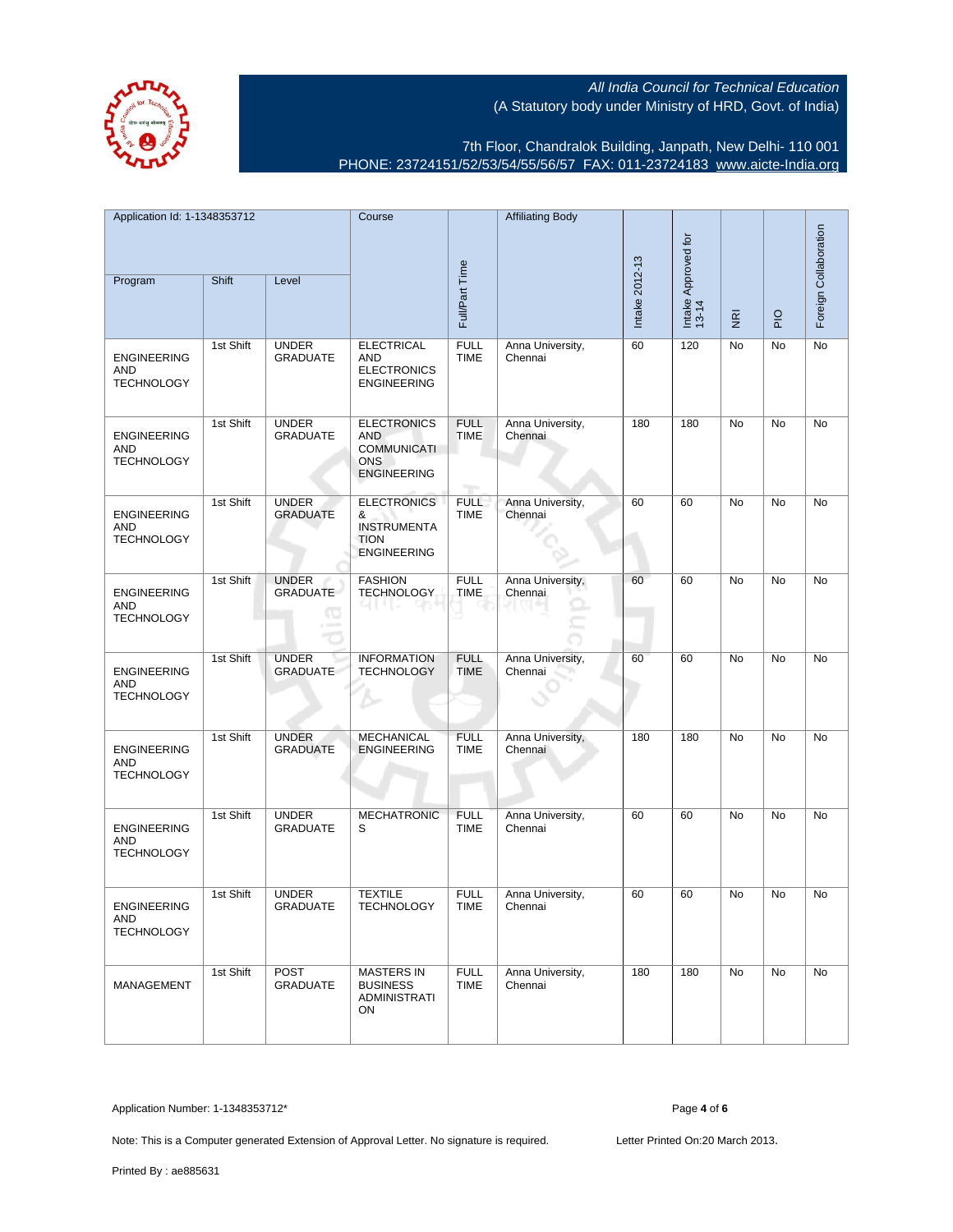7th Floor, Chandralok Building, Janpath, New Delhi- 110 001 PHONE: 23724151/52/53/54/55/56/57 FAX: 011-23724183 [www.aicte-India.org](http://www.aicte-India.org)

| Application Id: 1-1348353712 |              | Course                         | Time                                                        | <b>Affiliating Body</b>    | ന                           | $\overleftarrow{\text{or}}$<br>Approved |                 |                     |     |                       |
|------------------------------|--------------|--------------------------------|-------------------------------------------------------------|----------------------------|-----------------------------|-----------------------------------------|-----------------|---------------------|-----|-----------------------|
| Program                      | <b>Shift</b> | Level                          |                                                             | Full/Part                  |                             | $2012 - 1$<br>Intake                    | Intake<br>13-14 | –<br>$\overline{g}$ | PIO | Foreign Collaboration |
| <b>MCA</b>                   | 1st Shift    | <b>POST</b><br><b>GRADUATE</b> | <b>MASTERS IN</b><br><b>COMPUTER</b><br><b>APPLICATIONS</b> | <b>FULL</b><br><b>TIME</b> | Anna University,<br>Chennai | 120                                     | 120             | <b>No</b>           | No  | No                    |

• Validity of the course details may be verified at www.aicte-india.org>departments>approvals

The above mentioned approval is subject to the condition that KUMARAGURU COLLEGE OF TECHNOLOGY shall follow and adhere to the Regulations, guidelines and directions issued by AICTE from time to time and the undertaking / affidavit given by the institution along with the application submitted by the institution on portal.

In case of any differences in content in this Computer generated Extension of Approval Letter, the content/information as approved by the Executive Council / General Council as available on the record of AICTE shall be final and binding.

Strict compliance of Anti-Ragging Regulation:- Approval is subject to strict compliance of provisions made in AICTE Regulation notified vide F. No. 37-3/Legal/AICTE/2009 dated July 1, 2009 for Prevention and Prohibition of Ragging in Technical Institutions. In case Institution fails to take adequate steps to Prevent Ragging or fails to act in accordance with AICTE Regulation or fails to punish perpetrators or incidents of Ragging, it will be liable to take any action as defined under clause 9(4) of the said Regulation.

**(Dr. Kuncheria P. Isaac)**

Member Secretary, AICTE

Copy to:

- **1. The Regional Officer,** All India Council for Technical Education Shastri Bhawan 26, Haddows Road Chennai - 600 006, Tamil Nadu
- **2. The Director Of Technical Education,** Tamil Nadu
- **3. The Registrar,** Anna University, Chennai
- **4. The Principal / Director,** KUMARAGURU COLLEGE OF TECHNOLOGY CHINNAVEDAMPATTI,

Application Number: 1-1348353712\* Page **5** of **6**